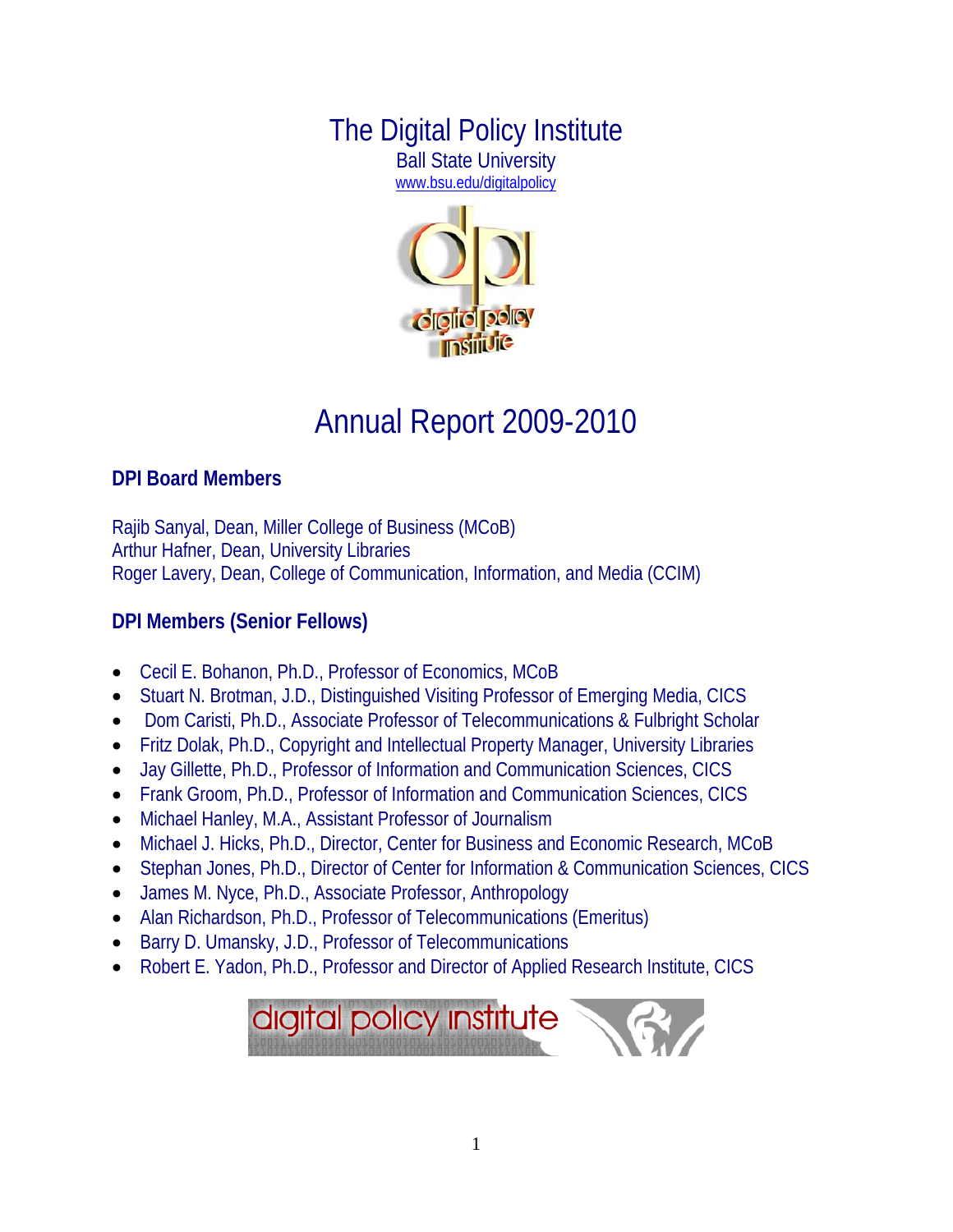#### **Mission**

The mission of the DPI is to foster a mutually beneficial relationship among faculty of various disciplines across the Ball State University campus by:

- 1. Promoting the active participation and involvement of BSU faculty in public policy research related to the information age;
- 2. Serving as a vehicle to support faculty research in the areas of law, regulation, economics and technology as they relate to public policy issues of local, state, national and international interest;
- 3. Establishing a collegial environment that will foster critical thinking across disciplines on national and international public policy issues; and
- 4. Promoting student involvement and immersion in timely public policy research questions at the graduate and undergraduate levels across various disciplines. In fulfilling this mission, the Institute will insure that all of its efforts and activities are consistent with the university's mission, values, strategic objectives, policies, and procedures.

#### **Purpose**

The Digital Policy Institute serves the 21<sup>st</sup> century as an interdisciplinary association for BSU faculty and students who have a collective research interest in digital media.

These digital interests include the structure of, and competition within, electronic communications industries and further includes the public policy issues of digital creation, storage, transmission, reception, consumption, and legal intellectual property protection of digital information including:

- Written text
- Voice
- Data
- Still images
- Video
- Computer graphics

The DPI is a vehicle for faculty research that coalesces around the arenas of law, regulation, economics, intellectual property, and technology as these relate to public policy issues of local, state, national and international interests.

The DPI is a neutral entity on digital media issues allowing it to provide fair and balanced presentations from all sides of any given issue. The DPI's neutrality allows society and its governing bodies to make educated decisions on relevant, digital issues.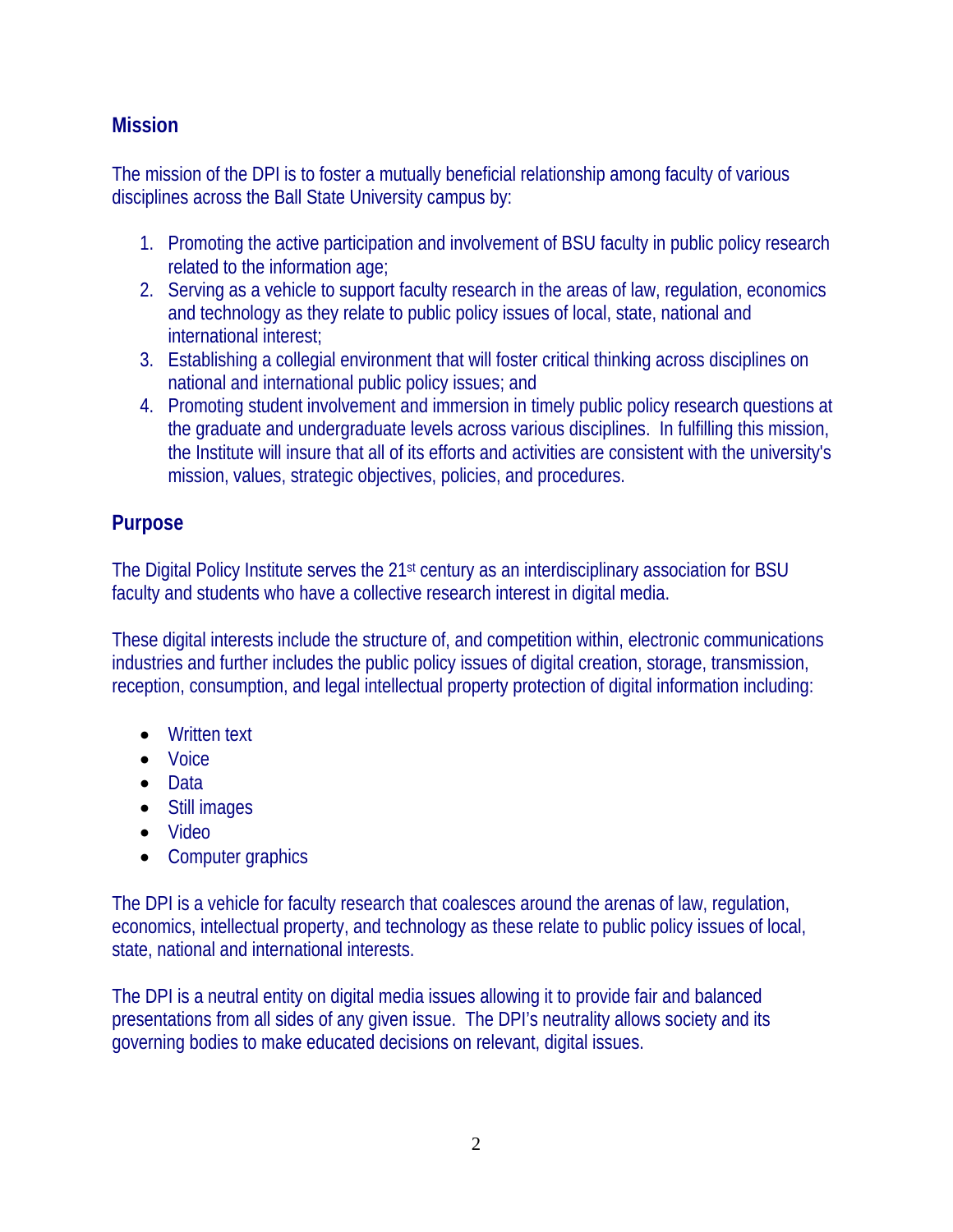#### **Recent Projects**

Governor Mitch Daniel's State of the State message on January 15, 2008, twice mentioned telecommunications reform. His last remark on reform was:

*"When knowledgeable Americans think of telecommunications reform, they think of Indiana."* 

The DPI was instrumental in providing timely and relevant information for the passage of reform legislation (HEA 1279) through objective analysis of Indiana's telecommunications landscape. The key submission of the DPI was a paper provided to the Indiana General Assembly dated February 14, 2006, entitled, "The Economic Impact of Telecom Reform in Indiana: 2006."

In 2008, the DPI completed a follow-up study, "An Interim Report on the Economic Impact of Telecommunications Reform in Indiana". Several bullet points taken from the Executive Summary of this report were submitted to Governor Daniels for his State-of-the-State address on 01-11-08. These include:

- New Wireline Deployments DSL
- Improved Workforce Opportunities
- New Capital Expenditures Infrastructure
- Indiana Remains a Leader in Telecom Reform Legislation
- Indiana is a Leader in Broadband Wireless Deployment
- New Competition for Video Impacts Price for Hoosiers

This Interim Report on HEA 1279 was completed on February 15, 2008 and was released in Indianapolis at a joint press conference for dissemination to the Indiana General Assembly.

DPI fellows also weighed in on the economic stimulus benefits of deploying next-generation broadband systems in a proposal dated January 15, 2009, endorsed by OPASTCO, and hand delivered in Washington, D.C. to the Speaker of the House and Senate Majority Leader.

DPI has also been instrumental in supporting deregulation in surrounding states, including Michigan and Missouri. In addition, a new study entitled, "**The Evolution of Telecom and the Ohio Template for Reform: 2009**" was completed in April 2009, and released in October of 2009.

DPI fellows also provided comments to the Federal Communications Commission. Comments entitled, **"Suggestions for Further Study by the Digital Policy Institute on Broadband Study Conducted by the Berkman Center for Internet and Society"** were submitted on November 16, 2009.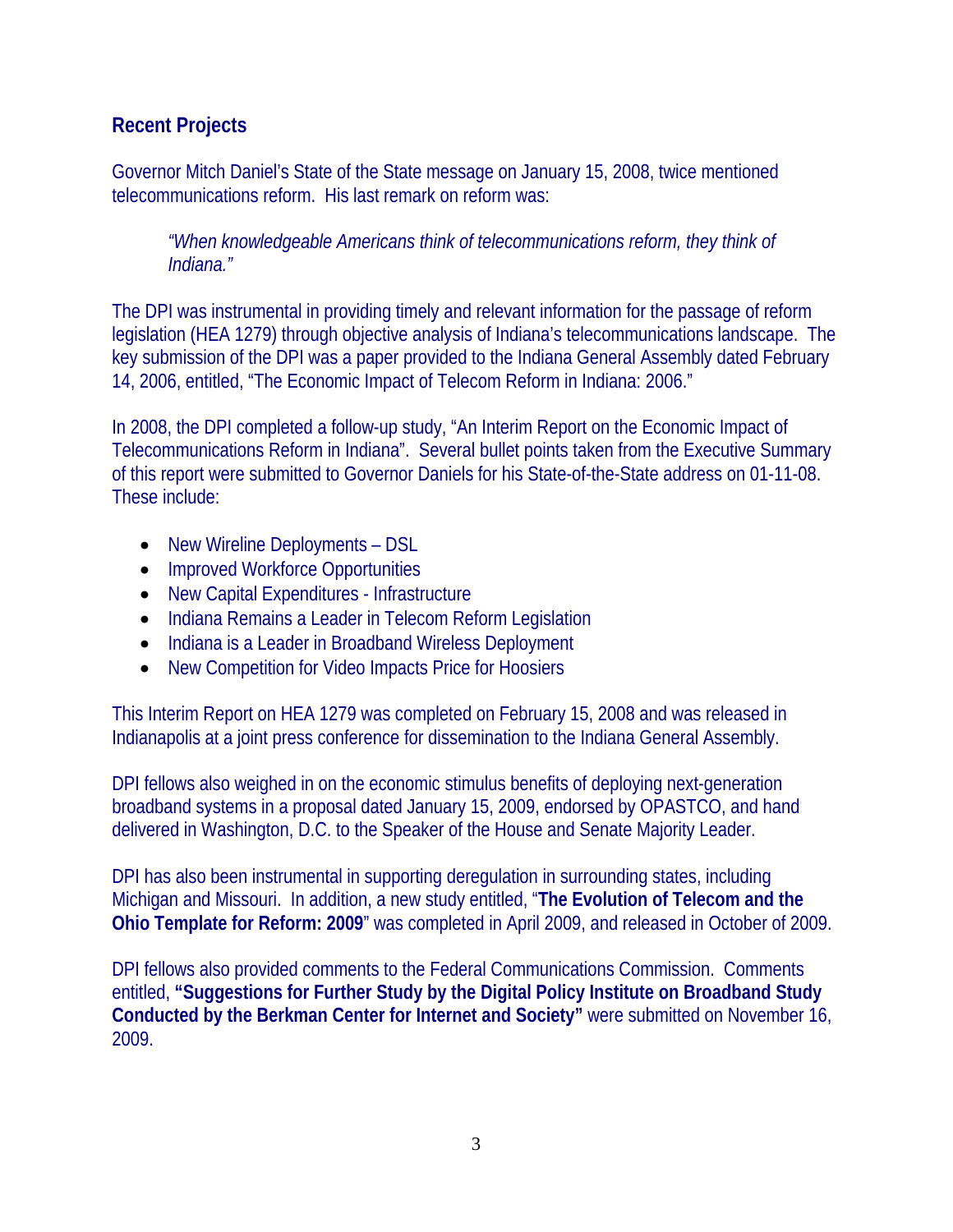#### **Spotlight on DPI**

December 16, 2005. DPI/IURC Regulatory Retreat: "Migration to Broadband: The Changing Indiana Landscape," Alumni Center.

December 2005. Rhonda Russell and Jay Gillette, "Understanding E-Government and E-Democracy through MAPS: Management, Applications, Policy, Services." *Annual Review of Communications.* Vol. 58. Chicago: International Engineering Consortium.

January 23, 2006. Alan Richardson, "No wonder cable companies oppose this bill," *Muncie Star-Press*.

January 24, 2007. Jay Gillette, "U. S. Cities Don't Make the Intelligence Cut: Pac-Rim Telecom Think Tank Names the Cities that Do." *Network World.*

January 26, 2006. "Looking Clearly Through the Telecommunications Fog of War," Barry D. Umansky, *Ball State Daily News.*

February 1, 2006. Robert E. Yadon, "Telecom reform in the states: Will Indiana be in the race?"*Evansville Courier Press*.

February 14, 2006. "The Economic Impact of Telecom Reform in Indiana: 2006," Patrick M. Barkey, Cecil E. Bohanon, Dom Caristi, Zoran Grabovac, David J. McClelland, Barry D. Umansky, Robert E. Yadon. Ball State University, Digital Policy Institute.

May 1, 2006. "Hoosier Telecom Reform Leads Nation," Sam Staley, *The Heartland Institute.*

May 19, 2006. Michigan White Paper: "The Economic Impact of Video Franchising and Broadband Investment in Michigan: 2006," Barry L. Litman, Michigan State University, Robert E. Yadon, Ball State University.

May 2006. "MSU research finds Michigan consumers could save millions under franchise reform bill," Michigan State University, news release.

October 1, 2006. Barry Umansky quoted in a civil lawsuit being brought against Radio One, Barry Umansky, *Indianapolis Business Journal*.

March 2007. Robert E. Yadon and Jay Gillette, "The M-Dimensional Dynamics of Telecommunications Policy: A Best-Practices Approach to Comprehension through Research Newsletters." *International Telecommunications Education and Research Association (ITERA) Conference Proceedings.*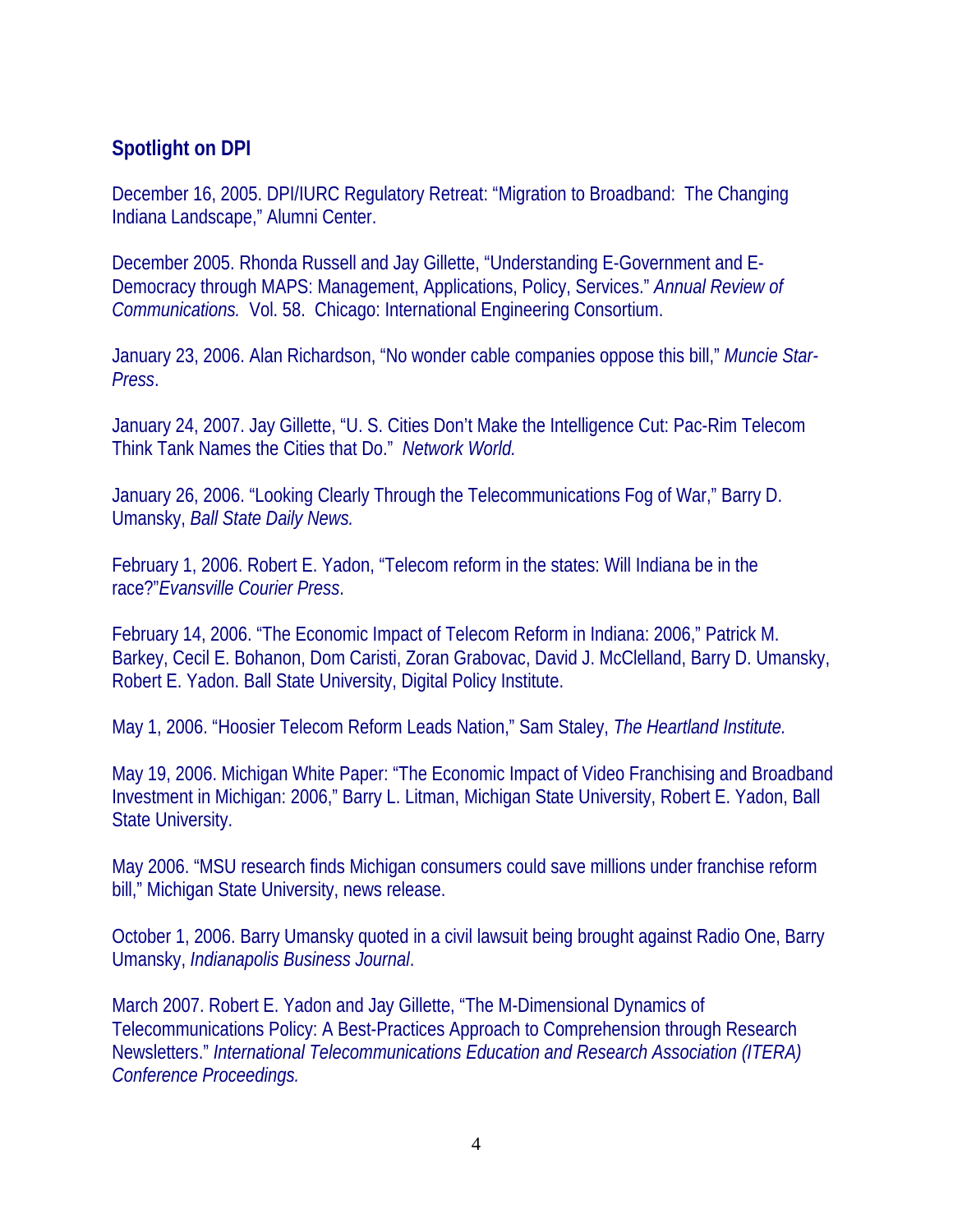May 23, 2007. Jay Gillette, "Waterloo Named Intelligent Community of the Year in USA Shutout." *Network World.*

October 3, 2007. Dom Caristi and Alan Richardson, "Retransmission Consent, Must Carry and the Public: Current economic and regulatory realities of multichannel video providers," White Paper commissioned by the National Telecommunications Cooperative Association.

October 9, 2007. Fritz Dolak, radio interview on file sharing, the DMCA, and the Home Recording Act of 1992, *WIBC-AM*, Indianapolis.

January 13, 2008. Robert Yadon quoted in the article, "Competition keeping telecom companies busy: Deregulation of the industry was good for consumers, expert says," by Keith Roysdon, *Muncie Star Press*.

January 17, 2008. Jay Gillette, "U.S. cities make intelligent list in 2008, but national policy still 'pathetic': Pacific meeting spotlights booming video trends, intelligent communities." *Network World.*

February 15, 2008, "An Interim Report on the Economic Impact of Telecommunications Reform in Indiana," Ball State University, Digital Policy Institute.

February 23, 2008. *IndyStar.com.* "Report: T-com industry reform creating new jobs."

February 25, 2008. *Multichannel News.* Ball State Study Sees Positive Effects From Indiana Telecom Bill, Finding Disputed by Cable Incumbents.

February 26, 2008. *Inside Indiana Business.* Ball State Study Links Job Creation to Telecom Deregulation.

March 2, 2008. Cecil Bohanon, "Deregulation opens economic doors," *Indianapolis Star.*

March 2, 2008. Michael Hicks, "Indiana in the lead on telecom reform," *Muncie Star Press.*

March 2, 2008. Barry Umansky interviewed by *Inside Indiana Business.*

March 6, 2008. Michael Hanley. "Indiana in the Fast Lane of Broadband Growth," *Inside Indiana Business.* 

March 10, 2008. Fritz Dolak. "Illegal downloads and file-sharing low at Ball State thanks to proactive approach," *BSU Newscenter*.

March 11, 2008. Alan Richardson. "Indiana's new video marketplace," *Muncie Star Press.*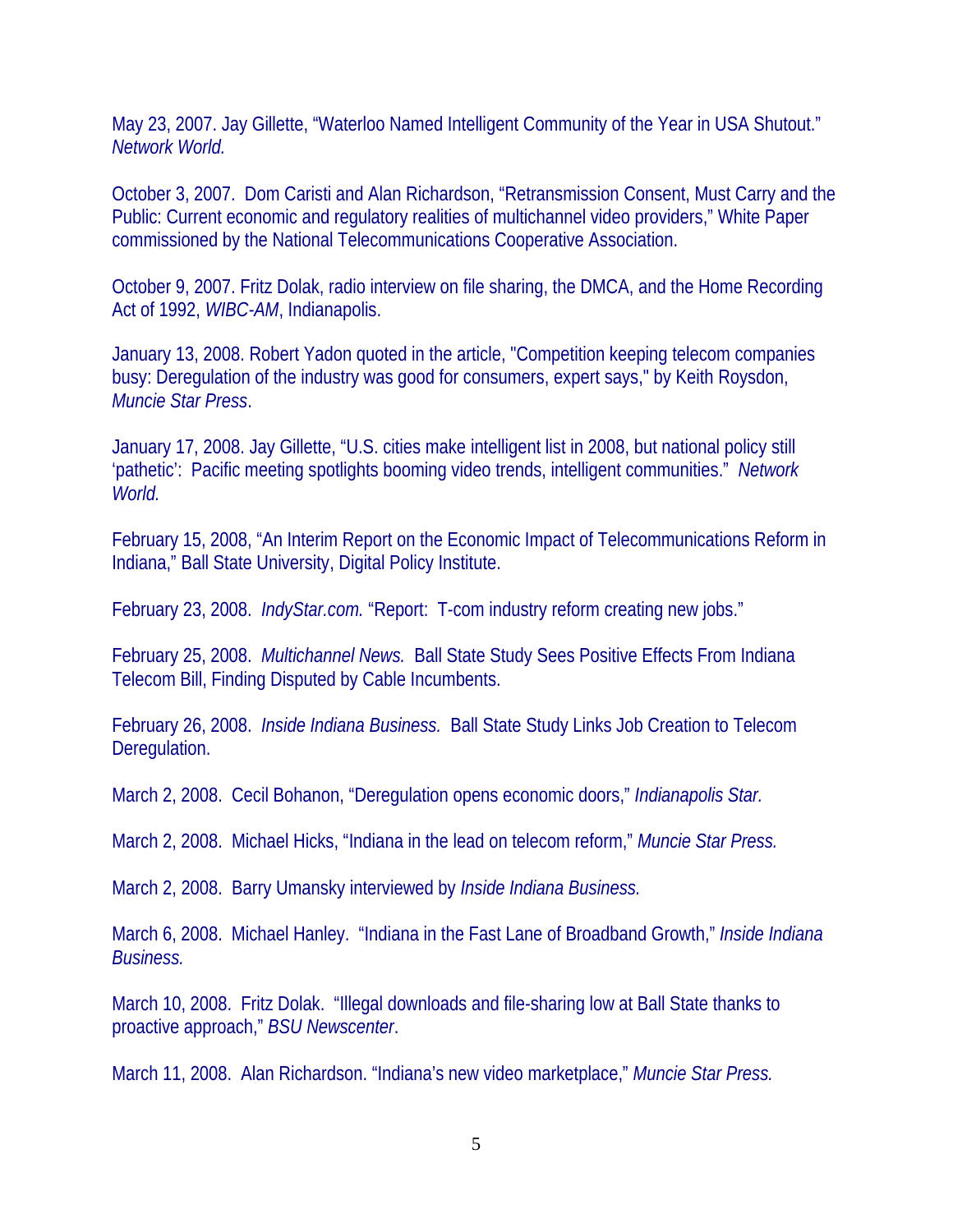May 19, 2008. Jay Gillette, "Korea's Gangnam District of Seoul wins 2008 "Intelligent Community of the Year," *Network World.*

Summer 2008, Robert Yadon and Michael Hanley, "The Real Story Behind Telecom Reform," *Indiana Policy Review Journal*.

October 28, 2008. Jay Gillette, "Global Forum highlights digital trust, international broadband competition," *Network World.*

January 14, 2009. "Ball State U. Lobbies Obama for Broadband Plan to Stimulate Economy," *Chronicle of Higher Education*.

January 23, 2009. Jay Gillette, "Global telecom is bright spot amid tech industry woes," *Network World*.

March 2009. Dom Caristi, Alan Richardson and Addison Del Rio, "The Truth About Cable Rates." Foundation for Rural Service.

May 6-9, 2009. Dom Caristi, "New Media Regulation for a New Media World." New Media and Information Conference, Athens, Greece.

May 14, 2009. Michael Hanley, "Verizon deal extends Frontier's reach into rural America," *Fort Wayne Journal-Gazette.*

May 18, 2009. Steve Jones, panelist, OTA Forum on Ohio Regulatory Reform. Cleveland, OH.

May 18, 2009. Jay Gillette, "Stockholm wins broadband award: Swedish city named 'Intelligent Community of the Year' for muni-fiber network," *Network World.*

October 27, 2009. Jay Gillette, "Global Forum sees Information Technology Driving Recovery and Boosting Democracy," *Network World.* 

October 2009. Steve Jones, "Wireless Consumers Benefit from Competition," *Fort Wayne Journal-Gazette.* 

*2009 Academic Institution of the Year.* Awarded to Ball State University by the Mobile Marketing Association. Nomination included the Digital Policy Institute and was submitted by Michael Hanley as director of the Institute for Mobile Media Research.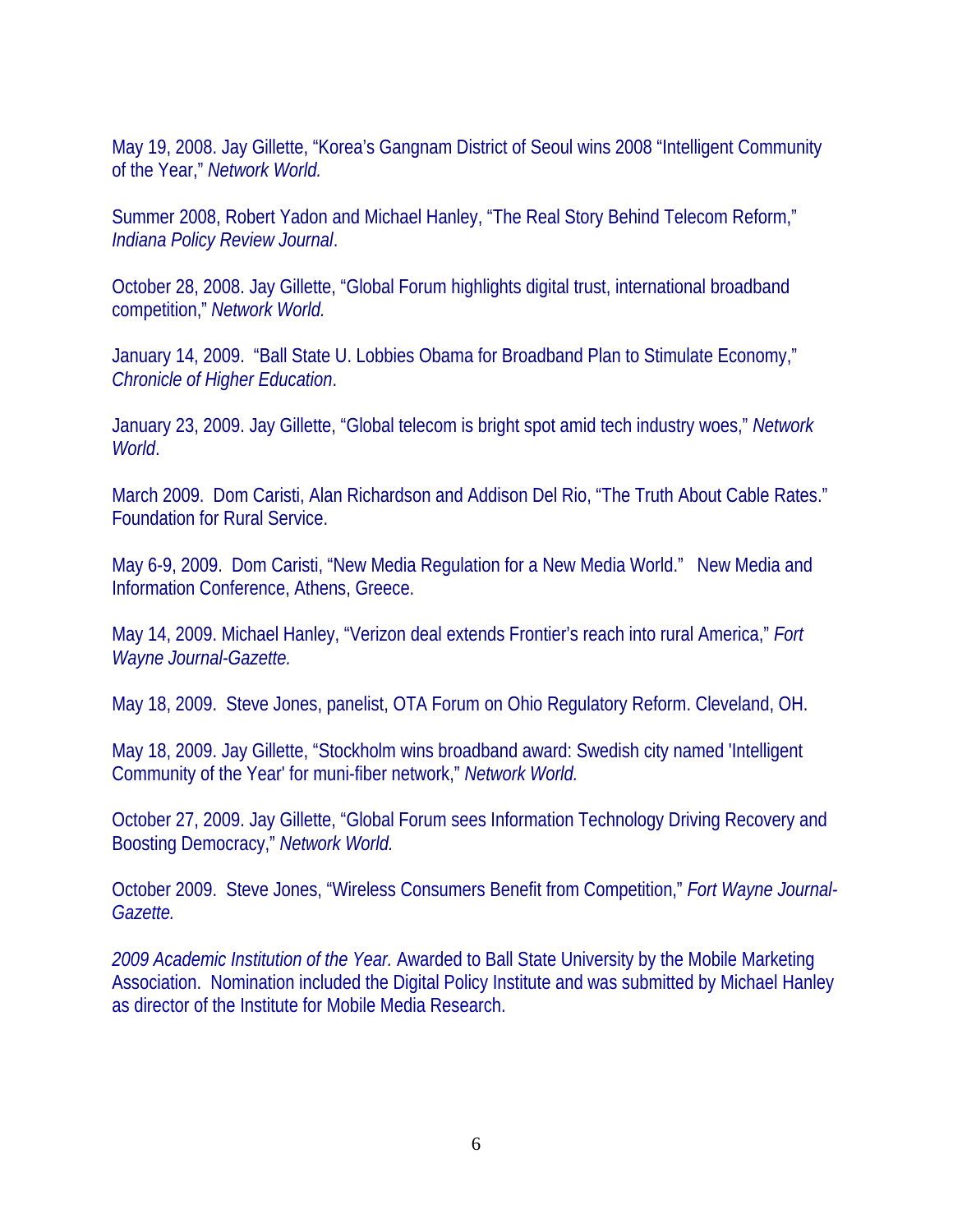#### **DPI Sponsorships**

Interdisciplinary, learning opportunities and fostering a research culture for graduate and undergraduate students though assistantships and sponsored research stipends since 2004 have been awarded to:

- Geoff Gaylor (CICS)
- Chi-Hsun Chiu (TCOM)
- Dave McClelland (CICS)
- Zoran Grabovac (ECON)
- Ryan Wolfgang (CICS)
- Addison Del Rio (CICS)
- Jason Jankowski (TCOM)
- C.J. Holmes (CICS)

DPI grants have been awarded in support of the following conferences, seminars or individuals:

- 2006 *Copyright Challenges and Opportunities*, BSU Copyright Conference
- 2008 *Copyright in Oz*, BSU Copyright Conference
- 2008 DPI Policy Conference
- 2009 *Star E-Wars*, BSU Copyright Conference
- 2009 Women Working in Technology Conference
- 2010 *One Ring to Rule Them All*, BSU Copyright Conference
- 2010 Stuart N. Brotman, Distinguished Visiting Professor of Emerging Media

#### **DPI Impact and Influence**

National, collaborative relationships:

- Michigan State University
- Case Western Reserve University
- AT&T
- Verizon
- Embarq
- Indiana Telecommunications Association (ITA)
- Ohio Telecom Association (OTA)
- Technology for Ohio's Tomorrow (TOT)
- The Brookings Institution
- National Telecommunications Cooperative Association (NTCA)
- Organization for the Promotion and Advancement of Small Telecommunications Companies (OPASTCO)